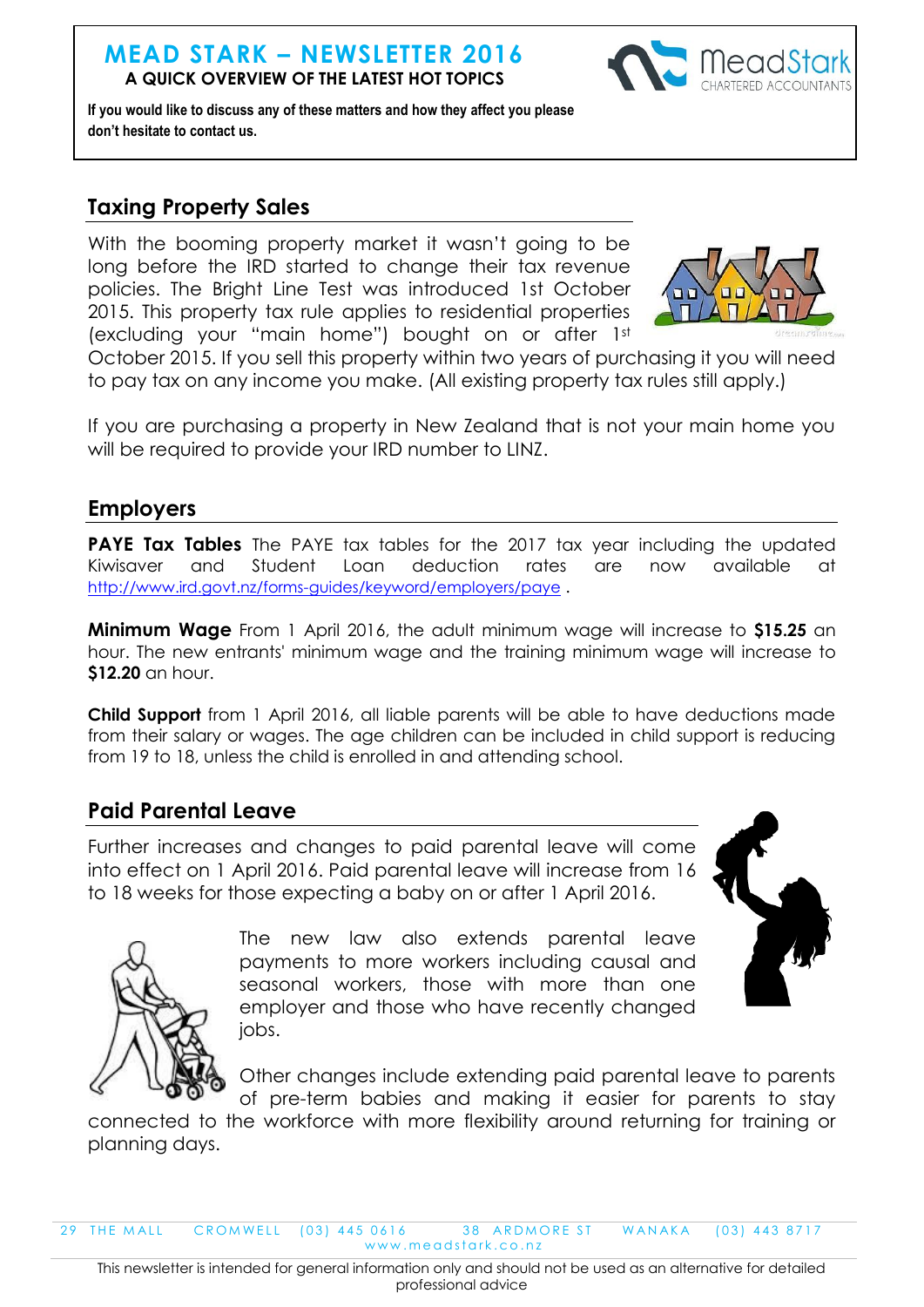# not have to do anything new.

Use these tips to get on the right track:

- I dentify hazards and risks, and take steps to prevent these from causing injury.
- Make sure your H&S policies are led by management, understood by all staff and reviewed regularly.

If your business already has a strong commitment to health and safety you might

- **Hold requiar training on H&S matters.**
- Engage workers in H&S matters that affect them.
- Support all management & staff to get up to date with H&S issues and key risk factors.
- Report and monitor H&S goals.
- Regularly review any incidents.
- Carry out frequent H&S audits.

See <http://www.business.govt.nz/news/health-safety-law-changes> [http://saferfarms.org.nz/;](http://saferfarms.org.nz/) <http://www.business.govt.nz/worksafe> for some helpful information.

# **ACC Workplace Safety Discount**

ACC's Workplace Safety Discount (WSD) rewards selfemployed and small-medium businesses (fewer than 10 employees or annual payroll \$564,000 or less). In exchange for putting health and safety systems in your workplace, you may be eligible for a 10% reduction to the work levy.

To look at applying for this please visit:

[http://www.acc.co.nz/for-business/small-medium-and-large-business/how-to-pay-less/workplace](http://www.acc.co.nz/for-business/small-medium-and-large-business/how-to-pay-less/workplace-safety-discount/BUS00023)[safety-discount/BUS00023](http://www.acc.co.nz/for-business/small-medium-and-large-business/how-to-pay-less/workplace-safety-discount/BUS00023)

# **ACC No Claims Discount Programme**

The No Claims Discount Programme is a way to modify a business's ACC work levy based on its claim history. A business or self employed person that meets the No Claims Discount Programme eligibility criteria will receive a no claims discount to the current portion of their work account levy. This discount option applies to those who pay ACC levies under \$10,000. If your business has ACC Levies over \$10,000 please contact us to discuss the experience rating programme which may entitle your business to a discount.

<http://www.acc.co.nz/for-business/experience-rating/index.htm>

29 THE MALL CROMWELL (03) 445 0616 38 ARDMORE ST WANAKA (03) 443 8717 www.meadstark.co.nz

This newsletter is intended for general information only and should not be used as an alternative for detailed professional advice

# **Health and Safety at Work Act 2015**

The new Act comes into effect 4th April 2016. The law says you need to do what's "reasonably practicable" to manage health and safety risks at work. This means you're expected to do what a reasonable person would do in your situation –it is about taking responsibility for what you can control and more focused on proactively identifying and managing risks so everyone is safe.





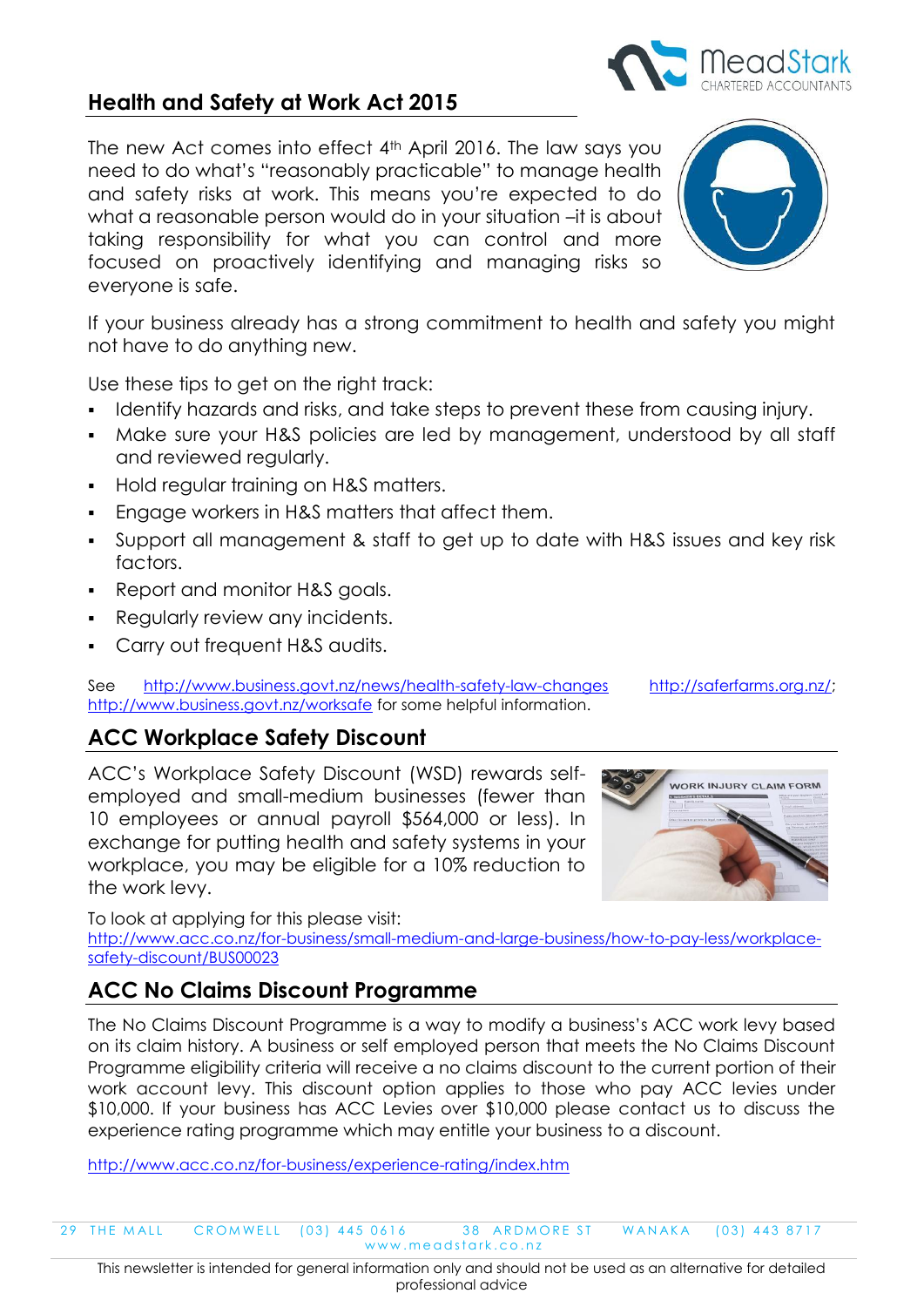## **Undeclared Cash Jobs –Tax Crime?**

The IRD are cracking down on non-declared cash jobs. It's okay to do jobs for cash or for your mates as long as you record them and declare the income. If you're registered for GST you must charge it and declare it. If you've left some income off your tax return it's best to let us or the IRD know now, rather than wait for the IRD to find out some other way.



Ξ

# **Fringe Benefit Tax**



Is your company providing a vehicle or accommodation (or other company owned asset) to an employee (including shareholder-employee) that is available for private use? If you answered yes then your company may need to file and pay fringe benefit tax on this benefit. Private vehicle use includes travel by an employee from or to their home, and any other travel that involves a personal or domestic element.

If you're a sole trader or partner in a partnership

and you use a business vehicle privately, you don't have to pay FBT. But you will need to account for the private use by making an adjustment in your income tax and GST returns. (Use a logbook to keep track of your business use.)

# **If You're Unable to Pay Your Tax**

If you find yourself in the position of being unable to meet your tax payments on the due date it is important that you contact either us or the Inland Revenue prior to this date to inform them of the situation.

By taking this step you can avoid many of the late penalties imposed (interest will still be charged). Inland Revenue Department will work to set up a payment plan. Please note the Inland Revenue's use of money interest rate is currently 9.21%.

# **Payment by Credit Card**

Please note we are able to accept credit card payments of our invoices via our webpage.

29 THE MALL CROMWELL (03) 445 0616 38 ARDMORE ST WANAKA (03) 443 8717 www.meadstark.co.nz